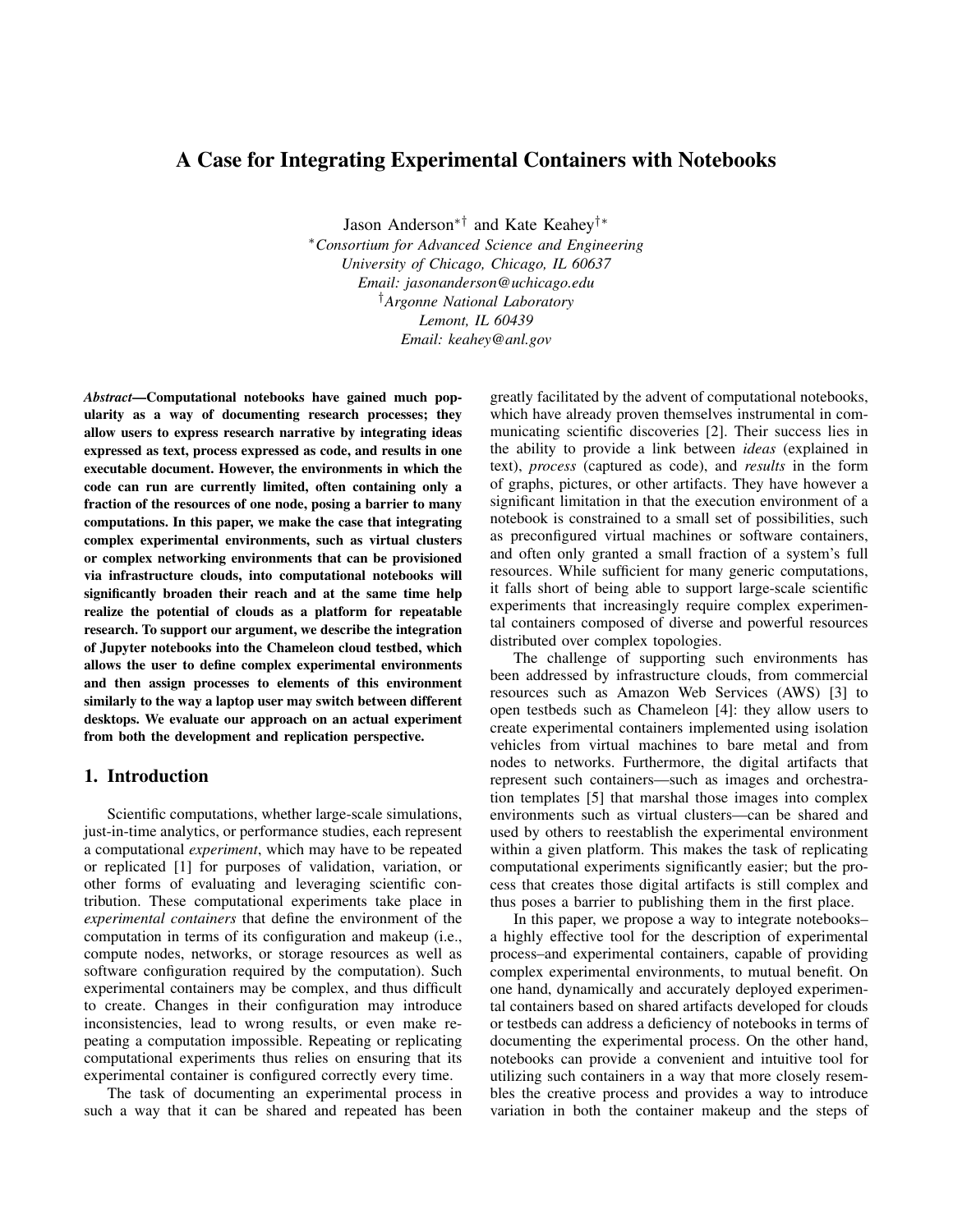experimentation. To support our argument, we describe the integration of Jupyter [6] notebooks with the Chameleon testbed and a design pattern that leverages this integration to allow the user to define arbitrarily complex experimental containers and then assign processes to elements of this container similarly to the way a laptop user may switch between different desktops. We evaluate our approach on an actual experiment from both the development and replication perspective to illustrate how it can help more investigators structure more complex experiments interactively, and allow for their replication and controlled variation.

This paper is organized as follows. In Section 3 we define *experimental containers*, describe their properties, and discuss their implementation across a range of testbeds. In Sections 4 and 5 we explain how we integrated this concept of a container into notebooks and discuss our implementation of integration of Jupyter notebooks with the Chameleon testbed. In Section 6, we validate our proposal in the context of a demanding distributed experiment and explain its benefits and limitations.

## 2. Related Work

The value of interweaving ideas (text) and process (code) in one document was first explored in an approach called *literate programming* [7]. Interactive notebooks follow the same pattern, but additionally allow the user to pause, rewind, replay and resume a computation at any point, supporting a more organic workflow. Additionally, the user can work with rich, potentially interactive visualizations. The two predominant implementations of these interactive notebooks are Wolfram Mathematica [8] and IPython (later named Project Jupyter) [9]. Despite Mathematica's longer existence, Jupyter has better penetration within the academic community, due to leveraging a large open-source development community and providing a web-based interface requiring no specialized client tools. The web interface spawned several managed "Notebook-as-a-Service" platforms to aid in reproducibility, such as CodeOcean [10], WholeTale [11], Nextjournal [12], Binder [13], Wolfram Cloud [14], Azure Notebooks [15], Amazon EMR [16], and Google Colab [17]. Pangeo [18] is recent development that applies this pattern to science problems across various domains. Many researchers have experimented with using Jupyter notebooks specifically to improve reproducibility [19], [20], [21], [22], [23].

While compelling in their integrative approach, existing notebook implementations are difficult to use with advanced configurable hardware environments. On managed platforms, the execution environment of a notebook is limited to a small set of possibilities, such as a virtual machine [24] or Docker [25] container. Typically, a specification of the hardware provided is not visible to the user. This approach trades flexibility for simplicity, and is well-suited to research where specifics of hardware configuration are less important e.g., a data processing workflow or simulation. To get around this limitation, a researcher may need to provision their own interactive server that places notebooks on hardware they control. This appraoch requires additional operational knowledge and reduces the likelihood of replicating the experiment results by requiring that future researchers possess similar hardware.

A different approach is implemented by systems such as Popper [26] and Sumatra [27] which express an experimental workflow that can be implemented across platforms in a declarative form. However, the "process" of experimentation, when defined declaratively, requires understanding the syntax and rules of different platforms and also creates challenges for an iterative workflow: declarative systems usually do not have a mechanism for storing intermediate state, and so are biased towards re-running the entire workflow from start to finish. Besides this limitation, researchers find complex scenarios hard to represent unless care and time is taken to follow the declarative model from the beginning [28], [29]. If a researcher makes the investment into such a workflow, their exact process does indeed become reliable, streamlined, and easy to repeat. However, it is still hard to interact with and produce variation easily which is necessary for exploring different inputs, configurations, and hypotheses on the fly; in this context an imperative approach usually works better.

# 3. Experimental Containers

Most computation takes place in the context of a complex configuration of resources including not only compute nodes, but potentially also accelerators, networks, and storage. Recording and then replicating this configuration is often not only complex and thus hard to do, but also needs to be done accurately to ensure consistency of results. The latter is particularly true of Computer Science experiments in fields such power management or performance variability, but can also affect other types of computations. While virtualization techniques, such as virtual machines or networks, addressed this problem partially, we often need a generalized "container" that extends the abstraction over a combination of multiple resources working in concert. We describe below the properties of such *experimental containers* and discuss several implementations that satisfy them to various degrees.

Isolation: The ability to faithfully replicate a result in a shared environment often relies on the ability to control interference from other users of the system, whether in terms of configuration requirements or computational noise they generate. In [30] we introduce the terms *system isolation*, which presents to users an independent system (as implemented in e.g., virtual machines (VMs) [24] or GENI slices [31]) and allows them to configure an environment unique to a computation, and *performance isolation*, which ensures that the experimental container presents consistent performance (as implemented via e.g., allocating bare metal nodes). What specific type of isolation is required depends on the nature of experiments run in a given container.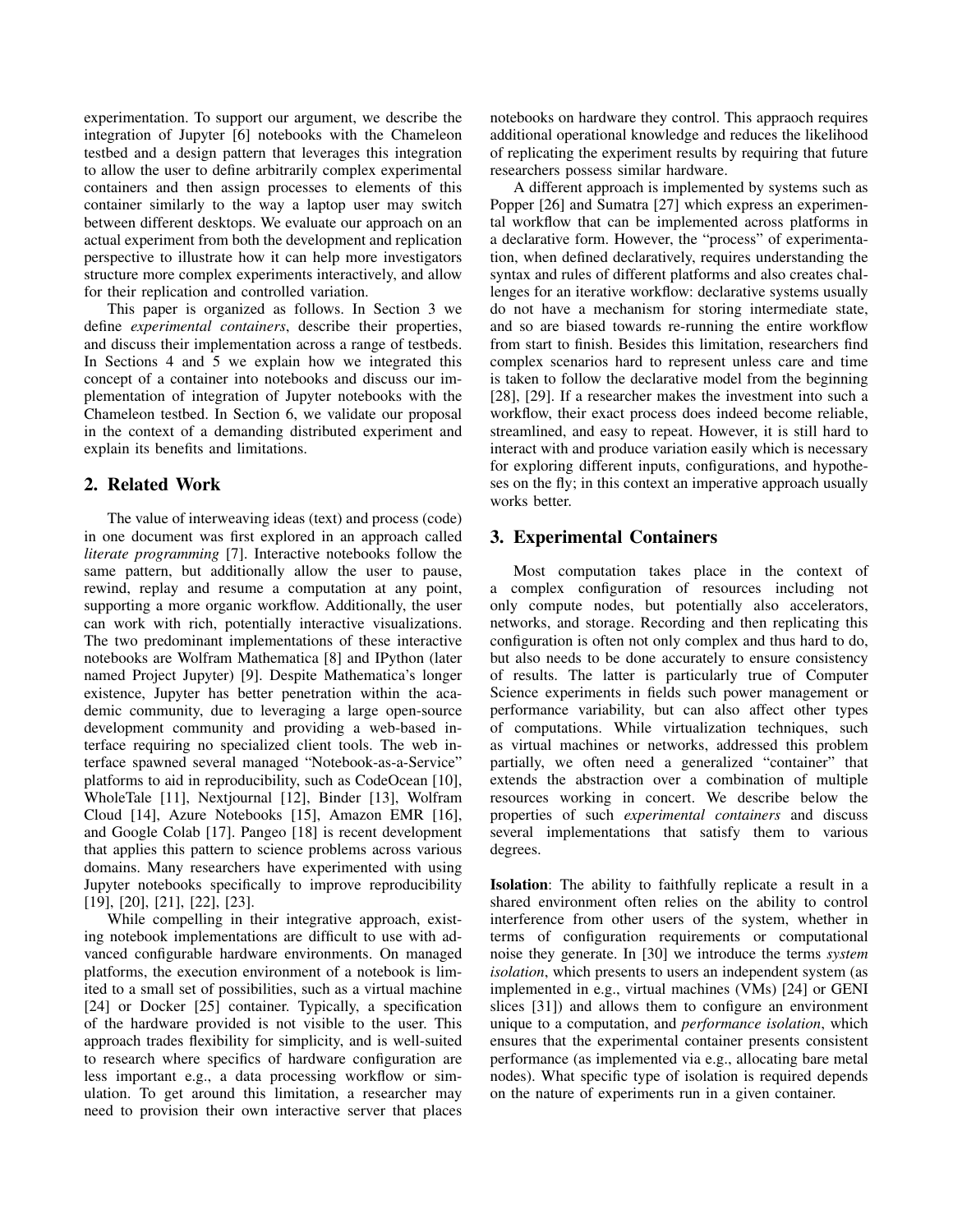Expressiveness: It should be possible to describe an experiment container such that it covers the broadest possible range of different experimental configurations (sometimes called "topologies"), that are both general (e.g., cover complex experimental configurations expressed in a flexible manner), and precise (i.e., describe the required resources with enough detail). This implies the ability to *map* a container onto sets of platform resources according to requirements ranging from very broad (e.g., "at least 2GBs of memory per allocated core"), to more specific (e.g., "two nodes on the same rack"), to unique (e.g., "*this* specific node"). Furthermore, the container description should allow users to assemble nodes, networks, and other units applying the broad and precise principle to all of them.

Integration: A complex experiment container frequently needs to combine resources of different types such that they work as a coherent unit. For example, individual compute resources may need to be combined into a cluster which involves orchestrating a secure exchange of information assigned at deployment time such as IP addresses or security keys; this is accomplished by a technique called *contextualization* [32] or by finalizing configuration when this information becomes available. Multiple virtual networks and wide-area circuits may need to be combined into one virtual network; this is accomplished via *stitching* [31]. Finally, resources of different types need to be configured such that they work with each other in ways that support the needs of an experiment.

Persistence: Once assembled and integrated, it is important that an experimental container can be made persistent for at least some amount of time allowing experimenters to save their work such that the container can be redeployed. There are two factors that affect the ability to persist a container: *fundamental/technical* factors, i.e., the ability to accurately represent the environment such that it can be reestablished (e.g., snapshotting), and *policy* factors, which guide how long the hardware, firmware and software needed for the environment to be reestablished may be available. While the former is a property of a platform, the latter is an economic decision guided by cost considerations (e.g., backwards compatibility of testbed services) on one hand, and specific needs on the other (e.g., replicating an experiment exactly may be most valuable for a period of review only). In fact, as time passes it is often the case that the interest in reproducibility is greater than replicability/repeatability [33], [34].

Shareability: To replicate, multiple users and user groups must have access to resources compatible with the experimental artifacts that the container relies on, such as appliances/images or orchestration templates. This allows reviewers to easily reestablish experiments in papers submitted by authors and enables researchers to compare work done by their colleagues. Open access is thus a critical requirement. While the reach of experiments

(via shareability of the containers) could be extended by compatibility of various platforms, there is an inherent tradeoff between generalization and innovation: diverse individual platforms encourage rapid development of new features as science-driven experimental needs evolve; strict portability requirements slow this development.

#### 3.1. Experimental Containers in Chameleon

The Chameleon open testbed serves the needs of Computer Science community; thus its container implementation reflects this community's needs. Performance and system *isolation* needed to support studies of e.g., performance variability or power management strategies are supported by allowing users to provision and reconfigure bare metal servers; users can also provision configurable layer-2 networks for exclusive use. Chameleon's (Blazar [35]) service, used for resource allocation, supports *expressive* constraintsbased descriptions allowing users to allocate resources from nodes to networks based on both broad (e.g., collection of nodes within the same physical rack), and detailed constraints (e.g., specific node) descriptions. Allocating collections of resources and *integrating* them (e.g., provisioning a network topology and server configurations over multiple sites, and contextualizing them) is handled by the (Heat [36]) orchestration service which takes an orchestration template specifying the desired configurations as input. The *persistence* aspect is addressed by support for snapshotting disk images, and testbed versioning that tracks (slow) hardware and firmware changes so that users can integrate them into their experimental strategy. Finally, the testbed is open to all CS researchers, so that these persisted artifacts can be *shared* with wider community, and supports such sharing via mechanisms such as e.g., a catalog of images and orchestration templates.

## 3.2. Other Implementations

Different platforms support different types of experimental containers with varying levels of support for the properties outlined above, as necessary for the needs of their respective communities.

Open Computer Science testbeds often specialize in the support for a specific type of research such as e.g., GENI [31] and PlanetLab [37] for networking, COSMOS [38] and POWDER [39] for wireless, and Grid5000 [40], and Cloud-Lab [41] for cloud computing and datacenter management and support experimental containers that are relevant to the needs of their respective communities. Of those Grid5000 and CloudLab are most similar to Chameleon: both support bare metal provisioning of resources, i.e., performance isolation for compute nodes and Chameleon and CloudLab support the GENI concept of *slicing* [31] to create virtual networks. The testbeds are typically accessible to the broad scientific community making sharing of artifacts within that community possible.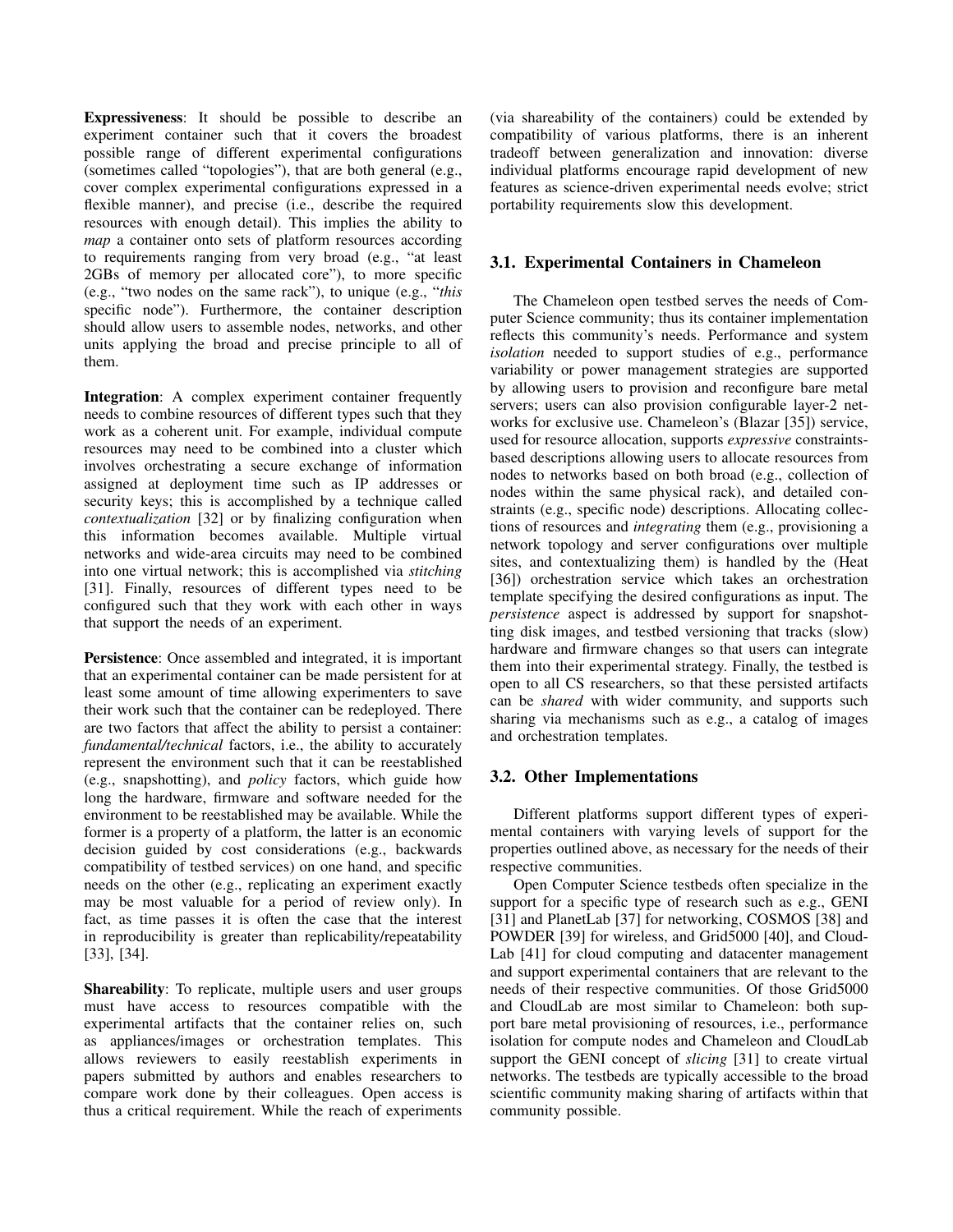Commercial clouds such as Amazon Web Services and Google Cloud Platform provide a viable alternative for experimental containers. However, while bare metal provisioning is in ascendance notably in AWS [42], on the whole these clouds offer weaker isolation as they predominantly rely on virtualization. In addition, thought they do support building blocks for network isolation such as DirectConnect [43] and ExpressConnect [44], in practice those are difficult to access for individual users. Limited control over hardware mapping makes some experiments difficult or impossible to express, and no insight into hardware versioning makes managing persistence difficult. While their shareability is in principle higher than open testbeds, in practice this is often unrealized due to high monetary cost [45].

#### 3.3. Discussion: Building Experimental Containers

Creating an experimental environment is one thing; doing it easily and in a way that supports the creative process of both the original experimenter and the replicating experimenter is another.

A common solution to the problem of creating a complex experimental environment is a mechanism that allows a user to define the desired end-state of an experimental container declaratively via a template using a special grammar, such as XML used by RSpec [31] on GENI and CloudLab, YAML used by Heat [36] on Chameleon and other OpenStack clouds, or AWS CloudFormation [46] in the realm of commercial clouds. This is often referred to as *orchestration* and allows users to express the shape of an experimental container in terms of resources (i.e., nodes, networks, etc.) that they will use, provides mechanisms for integration, as well as a way to start an execution on boot, theoretically making the execution of the entire experiment an extension of container deployment.

However, while orchestration is currently the most popular solution for building complex experimental containers, it ultimately fails in the support for creative process critical to reproducibility. For one, orchestration is not interactive: it is effectively a transaction, which either commits, obtaining the desired state, or rolls back. Users have limited ability to influence the intermediate state, adjust variables, or rearrange the topology, and are forced into workflows that require re-running the entire transaction, which can take significant time. This illuminates another problem: the orchestration syntax is typically *declarative*, while the creative process is expressed *imperatively* ("first, I did this, then I did this."). Finally, the existing orchestration tools and disk images have limited portability so that while it is advantageous to be able to use the same tool to define both the experimental container and the experimental process, there are also advantages to being able to separate them when needed.

We take two lessons from all of this. First, a more human-centric approach is desired: while an experimental container is inherently a product, creating it is still a process. Thus, it should be possible to both reestablish the experimental container as a transaction and introspect, and



Figure 1. An illustration of our approach: the notebook contains sections setting up a complex distributed experimental container composed of nodes and networks; the experimental steps are enacted on relevant parts of the container.

possibly vary the process. Second, a higher-level abstraction of the experiment being performed is necessary, one that enables the *execution* of the experiment to be reproduced without modification, even if the *instantiation* of the experiment differs across platforms.

### 4. Approach

Our approach combines the concepts of experimental containers and interactive notebooks to create a new design pattern that divides the code blocks in a notebook into three categories according to the role they play in the experiment: *container blocks* are devoted to the creation and configuration of experimental container, *execution blocks* perform a series of experiment steps within that container, and *presentation blocks* analyze and visualize results. Figure 1 shows a simple example where a notebook is split into three sections, each containing one category of blocks.

Container blocks contain instructions that construct the experimental container entities on the target platform. Because this involves performing actions on behalf of the end-user, integration with the platform via an authenticated API is critical. Elements of the experimental container can be created in a number of ways: via an orchestration template packaged alongside the notebook, or via an imperative approach that iteratively builds up the container environment with a series of API calls (e.g., provisioning a node with a disk image, assigning an IP address, etc.). Whatever the mechanism, we end up with an executable process that provisions an experimental container, consisting of all required infrastructure and software, on a shared platform.

Each interactive entity in the experimental container can be given a name e.g., a bare metal node may be designated as a *server*. An experimental environment can be thus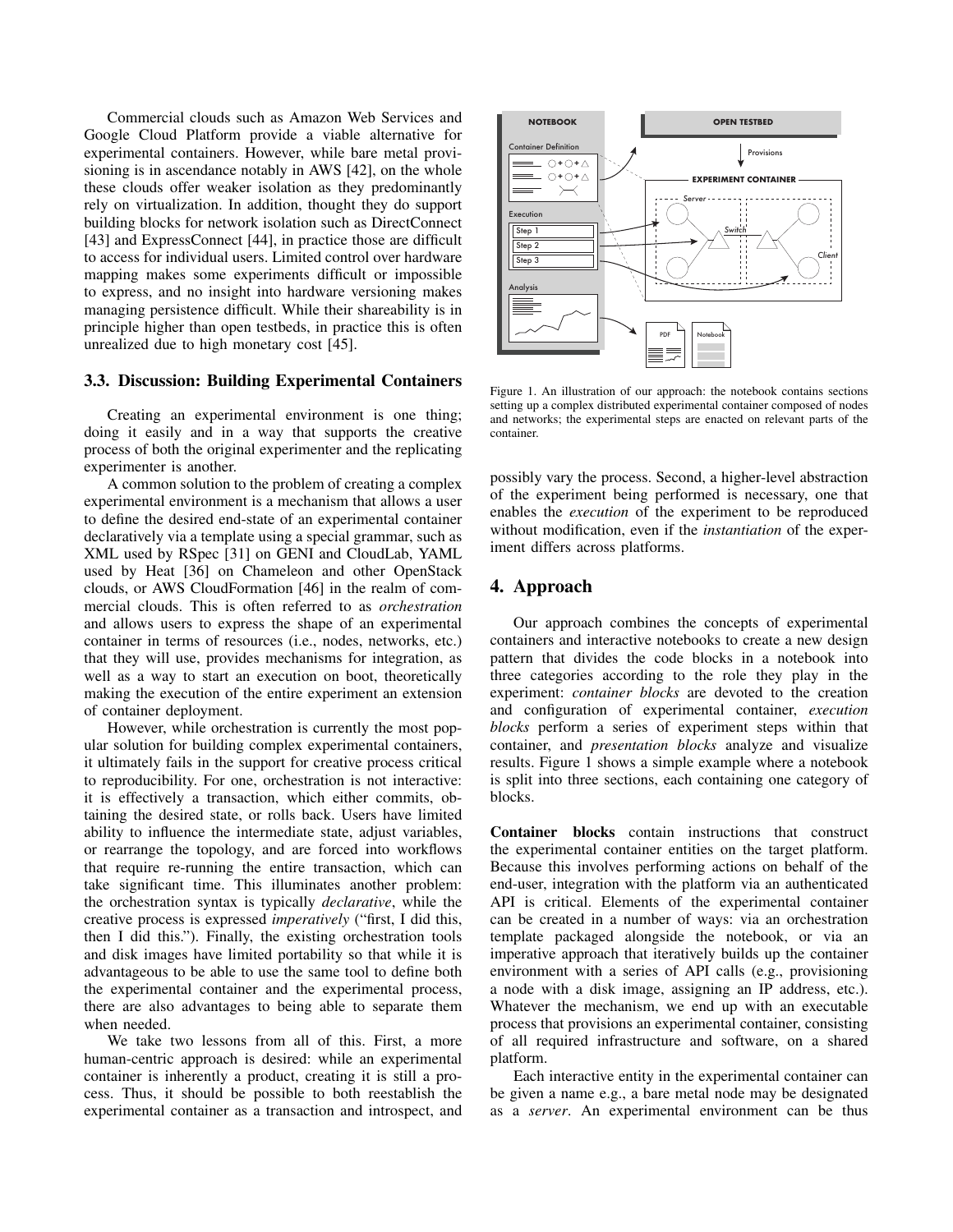expressed as a set of named entities. Once an experimental container is deployed, we can create a *binding* from the named container entities (e.g., our *server*) to their concrete representations (i.e., a deployed instance designated as the server) such that a remote connection can be established. Specifically, if a server in our container was provisioned as a virtual machine with the IP address 10.100.0.2 and some public key allowing access via SSH, the binding would contain an entry for the server indicating its connectivity via SSH using the provisioned address and key allowing the system to transparently establish a connection to the named entity.

Execution blocks contain the atomic steps of an experiment. Steps in an experiment operate against named entities; the user specifies which to which name a particular block belongs. The *binding* then allows mapping execution requests from the bloc to a corresponding remote entity. A notebook's separation of front-end presentation (the text that is displayed/edited) and back-end execution (where that text is executed as code) allows this to be transparent from the user's perspective and effectively re-purposes the interactive notebook as a terminal multiplexer. Importantly, the indirection of the *binding* makes it possible to change the container's representation (e.g., running on a different platform, in a different topology, or simply a different disk image) and then execute the exact same experimental process as before within the new container, facilitating introducing variation.

Presentation blocks are dedicated to translating any raw output of the experiment to a reader-friendly form, such as a table, graph, or interactive visualization.

This approach plays to the strengths of the notebook, notably its expressivity. All aspects of experimentation happen in partnership with the system, not in accordance with it. Perhaps most beneficially, this approach does not require material changes to existing notebooks, platforms or, arguably, workflows.

# 5. Implementation

We implemented this design pattern by extending various parts of the Jupyter Notebook infrastructure, namely the JupyterLab [47] front end application, the IPython [48] back end kernel, and the JupyterHub [49] multi-user environment. We deployed a JupyterHub installation that any Chameleon user could access via their existing credentials; upon login, a JupyterLab application exclusively for the user is automatically provisioned within a Docker container and a special access token that provides authentication to Chameleon's API on behalf of the user is implicitly bound to the application. Crucially, any work that a user does within the application is persisted in a home directory backed by a Docker volume associated with the user: this allows the user to come back weeks later and continue their work. Chameleon's object store is additionally integrated as an additional drive in the JupyterLab application, allowing users to archive or access notebooks and other artifacts within the same interface.

Jupyter Notebooks are by default constrained to sharing one back end kernel; to allow us to express the different categories of code blocks our approach requires, we implemented a kernel that is capable of spawning and proxying requests to various remote or local child kernels, similar to prior work on polyglot [50] and reproducible [51] notebooks.

Container blocks: Chameleon, like commercial clouds, exposes several APIs that enable applications to perform actions on behalf of users. For example, all of Chameleon's subsystems have command-line-interface clients that users can invoke with their credentials to e.g., reserve or provision a particular type of bare metal node as if the user interfaced with the Chameleon GUI. To leverage this, *container blocks* execute within a default kernel that has all relevant clients already installed; these kernels support either scripting either with Python or Bash. Within these blocks, users can specify how their environment is created, e.g., by declaring and uploading an orchestration template to Chameleon's orchestration service, or by specifying a series of imperative steps that iteratively build up the environment. Additional Chameleon-specific "building blocks" like Bash scripts and Python libraries are available within the kernel's execution environment to make common tasks (such as provisioning a bare metal node with a certain disk image, assigning a public IP address and then waiting until the SSH service is available) simpler to express.

Transparently storing and utilizing the user's credentials becomes particularly important here. It allows the blocks defining the experimental container to be credential-less, a property important both for security (credentials are not explicitly handled within the notebook) and for shareability (different users will use different credentials); the notebook always provisions the experimental container on behalf of the user. We accomplish this by storing the user's authenticating information in environment variables, a commonly-supported affordance in API clients (Chameleon being no exception.)

Execution blocks: the user can designate which named entity in their environment should execute any particular *execution block*. Code execution requests are then marshalled to their corresponding remote entity and any output is streamed back to the notebook. Traditionally, Jupyter notebook kernels execute code within a local Python REPL (Read-Eval-Print Loop), which interprets Python scripts inputted by the user within a persistent session, allowing e.g., variable assignments that can be referenced in following scripts. To get around the limits of this local execution model, which is bounded by the capabilities of the host running the Jupyter interface, projects such as Pangeo [18] and Jupyter Enterprise Gateway [52] instead proxy code to dynamically-provisioned remote kernels. Similarly, our kernel proxies code execution to a shell session within the user's experimental container, effectively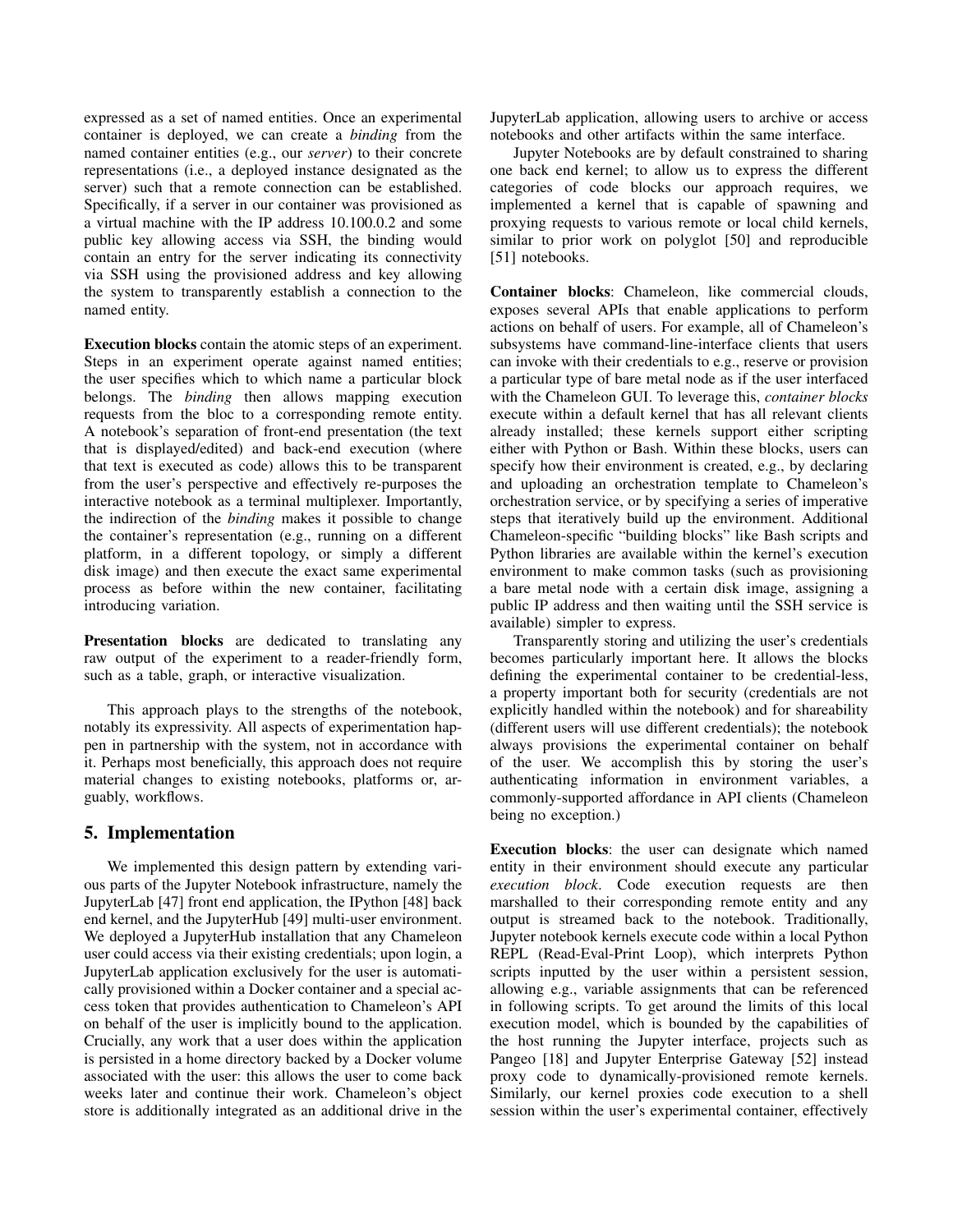

Figure 2. The process of utilizing the approach for an existing complex experiment. The diagram at the top-right represents the experimental container.

giving users the same level of access they would enjoy by logging in via a terminal. The kernel's remote shell session can be initialized transparently from the user's point of view: while a simple solution requires the user to input the *binding* e.g., remote address and authentication information for the named entities, a better solution automatically infers this from the experimental container.

## 6. Use Case Scenario

To evaluate how well our approach works in practice we applied it to an actual experiment enacted on the Chameleon testbed [53]—a screencast of this exploration can be viewed online [54]. This experiment seeks to answer the question whether performance of adaptive bitrate streaming can benefit from traffic engineering based on HTTP headers, where retransmit requests are routed through a less-congested path. After provisioning an experimental container consisting of a client, server, and switches connected by two layer-2 links, the experimenter must configure and reset the switches, then start a script that generates congestion on one link, then start the streaming server and instruct the client at the opposite end to request a stream, measuring the total time and average throughput rate. Given the interplay of multiple resources and actions, the experiment is of non-trivial complexity and makes it a good candidate to exercise the features of our approach. We describe below first how the author of the experiment can use our approach to develop the experiment and produce shareable experimental artifacts, and then how these artifacts can be used in repeating, replicating, or producing variations on the original experiment.

#### 6.1. Experiment Author Workflow

The objective of this workflow is to both support the creative process, which is often meandering and unpredictable, but at the same time produce digital artifacts that will allow the experiment author to share the end result of a finished experiment.

1. Foundation: All of the resources required for the experiment, including bare metal nodes at two geographic sites, isolated layer-2 networks between these sites, and OpenFlow-enabled [55] routing across those links, can be provisioned by Chameleon. The container creation is expressed as a series of *container blocks* throughout the notebook containing instructions that invoke Chameleon's APIs to reserve and provision resources on the testbed. Importantly, the author knows that any future Chameleon user will be able to execute these blocks without modification, due to the commonality of the platform (i.e., testbed) and the transparent utilization of the future user's Chameleon authentication credentials.

2. Iteration: Every aspect of the experiment can be built up iteratively. While the experimenter may start by provisioning a simple environment, entities can be added to or removed from the container declaration gradually via *container blocks*. Steps in the experiment process are similarly expressed as *execution blocks*, which can be added, removed, or adjusted inline quickly as the understanding of the experiment changes. The experimenter assigns each *execution block* to a particular entity in the experiment; for example, Figure 2 shows how the first step of generating congestion is performed on a dedicated node. Declaring this step in a block allows the experimenter to quickly adjust the level of congestion and see its relationship to the results. There is flexibility in what constitutes an *execution block*: if the experimenter wishes to directly install or configure software environments (e.g., the switches in this example) within their container outside of the notebook, these changes can be persisted as a snapshot; in this case the pre-configured snapshot can be launched in an *container block*, allowing the experimenter to return weeks later and be able to re-provision the exact same experimental container.

3. Publication: Any artifacts intrinsic to the experiment such as disk images can be published as public artifacts to Chameleon's image repository for other users to access. Results can be plotted as graphs or represented as images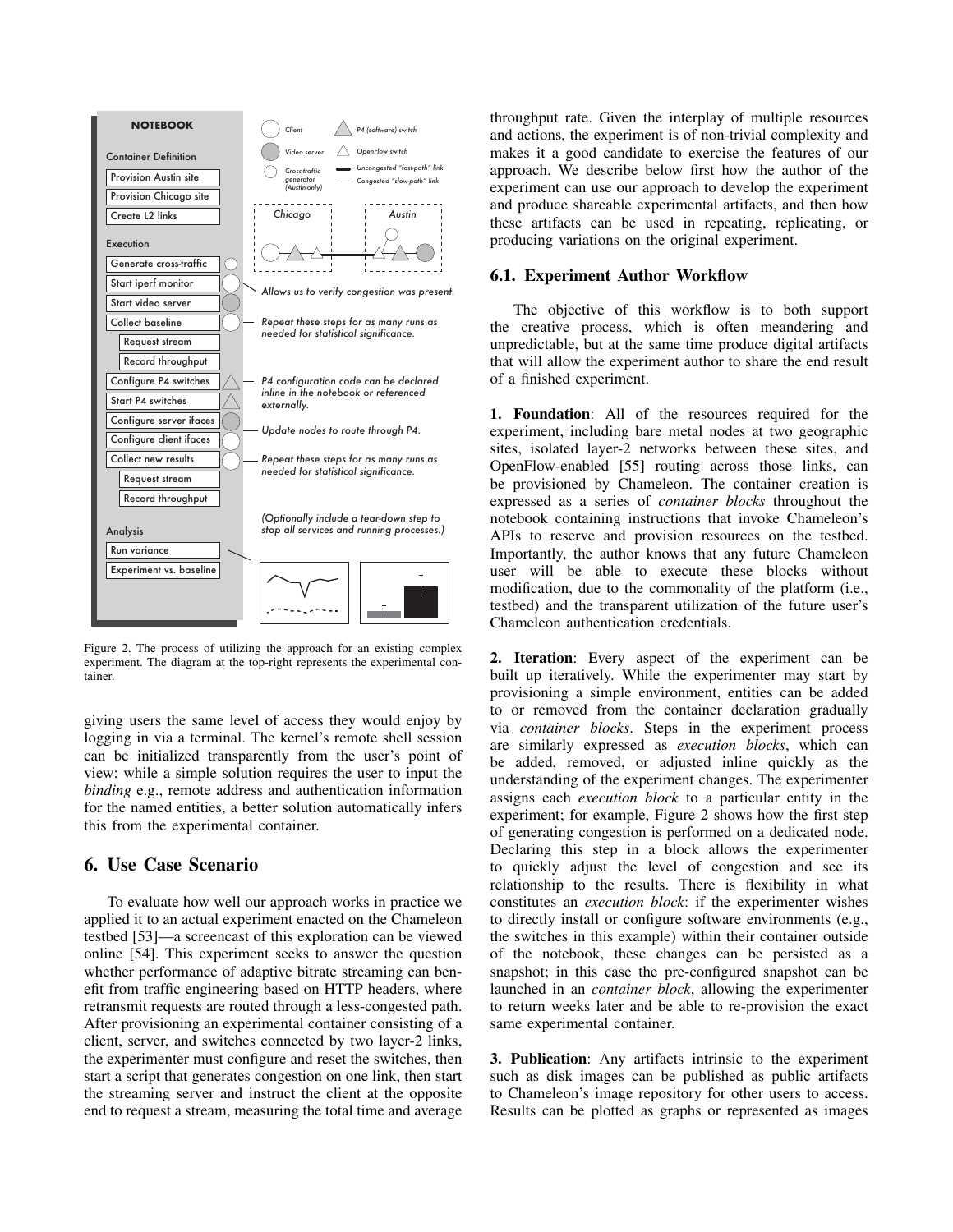suitable for documents or slides. The notebook along with any processed data or code referenced therein represents a single reproducibility artifact that can accompany a conference paper—and can also be shared via Chameleon's object store as described in the implementation section.

## 6.2. Repeating/Replicating Workflow

In this workflow we seek to demonstrate how the produced digital artifacts can be used to repeat or replicate the experiment.

- Repeatability: The original author can run their entire experiment multiple times using the experimental artifacts to collect additional samples or data points; we were able to repeat this experiment via the notebook at different times establishing the experimental environment without problems.
- **Replicability**: A paper reviewer can re-run the notebook from the top down, provisioning the same experimental container and repeating the same process against that container, ultimately achieving the same or similar results; we simulated this situation by asking colleagues, some with little or no expertise in the subject matter to rerun this experiment which they were able to accomplish easily.
- Environment variation: The experimental container can be redefined to inject variation; we were able to provision the container on a different set of bare metal nodes, as the nodes used in the original experiment had been reserved by another user.
- Process variation: The same environment can be used, but the process can be altered; we could easily change the level of congestion generated on the link to see how it impacted the results.
- Analysis variation: The same environment and process can be used, but the results can be processed in a different manner, compared against a different baseline, or contain more samples; we re-organized the analysis code to better understand its mechanisms and formatted the graph differently.

This design supports not only repeatability (from the author's perspective), replicability (from another's perspective), but also provides a flexible model for variability, offering a holistic solution to the challenges of reproducibility.

## 7. Conclusions

While there is general agreement on the importance of repeating and replicating research, the cost of doing that is often prohibitive, especially as it often comes at the expense of doing more research. This is particularly difficult for computational experiments that are complex, and where variation often depends on selecting and configuring a complex environment.

We made the case for extending the concept of computational notebooks, as captured in the Jupyter notebook implementation, with complex experimental containers, as implemented in the Chameleon cloud, and introduced a design pattern in which the experimenter uses notebooks to develop the experimental environment as well as the process. We demonstrate by means of a complex experimental scenario how this process works in practice both from the perspective of facilitating the original experiment development and of repeating it and introducing variations, greatly simplifying both. Our demonstration shows that using the techniques introduced here even complex experiments can be developed from the ground up to be replicable, facilitating both the work of the experiment author and their sharing with wider community.

### Acknowledgments

Results presented in this paper were obtained using the Chameleon testbed supported by the National Science Foundation. This material is based upon work supported by the U.S. Department of Energy, Office of Science, under contract number DE-AC02-06CH11357.

## References

- [1] D. G. Feitelson, "From repeatability to reproducibility and corroboration," *ACM SIGOPS Operating Systems Review*, vol. 49, no. 1, pp. 3–11, 2015.
- [2] B. Abbott, S. Jawahar, N. Lockerbie, and K. Tokmakov, "LIGO scientific collaboration and virgo collaboration (2016) gw150914: first results from the search for binary black hole coalescence with Advanced LIGO. physical review d, 93 (12). issn 1550-2368," *PHYSICAL REVIEW D Phys Rev D*, vol. 93, p. 122003, 2016.
- [3] Amazon Web Services. [Online]. Available: https://aws.amazon.com/
- [4] K. Keahey, P. Riteau, D. Stanzione, T. Cockerill, J. Mambretti, P. Rad, and P. Ruth, "Chameleon: a scalable production testbed for computer science research," in *Contemporary High Performance Computing: From Petascale toward Exascale*, 1st ed., ser. Chapman & Hall/CRC Computational Science, J. Vetter, Ed. Boca Raton, FL: CRC Press, May 2019, vol. 3, ch. 5, pp. 123–148.
- [5] T. Binz, G. Breiter, F. Leymann, and T. Spatzier, "Portable Cloud Services Using TOSCA," *IEEE Internet Computing*, vol. 16, no. 03, pp. 80–85, May 2012.
- [6] Project Jupyter. [Online]. Available: https://jupyter.org/
- [7] D. E. Knuth, "Literate programming," *The Computer Journal*, vol. 27, no. 2, pp. 97–111, 1984.
- [8] S. Wolfram, "The mathematica book," *Assembly Automation*, 1999.
- [9] F. Pérez and B. E. Granger, "Ipython: a system for interactive scientific computing," *Computing in Science & Engineering*, vol. 9, no. 3, pp. 21–29, 2007.
- [10] Code Ocean. [Online]. Available: https://codeocean.com/
- [11] A. Brinckman, K. Chard, N. Gaffney, M. Hategan, M. B. Jones, K. Kowalik, S. Kulasekaran, B. Ludäscher, B. D. Mecum, J. Nabrzyski *et al.*, "Computing environments for reproducibility: Capturing the Whole Tale," *Future Generation Computer Systems*, vol. 94, pp. 854–867, 2019.
- [12] Nextjournal. [Online]. Available: https://nextjournal.com
- [13] Binder. [Online]. Available: https://mybinder.org/